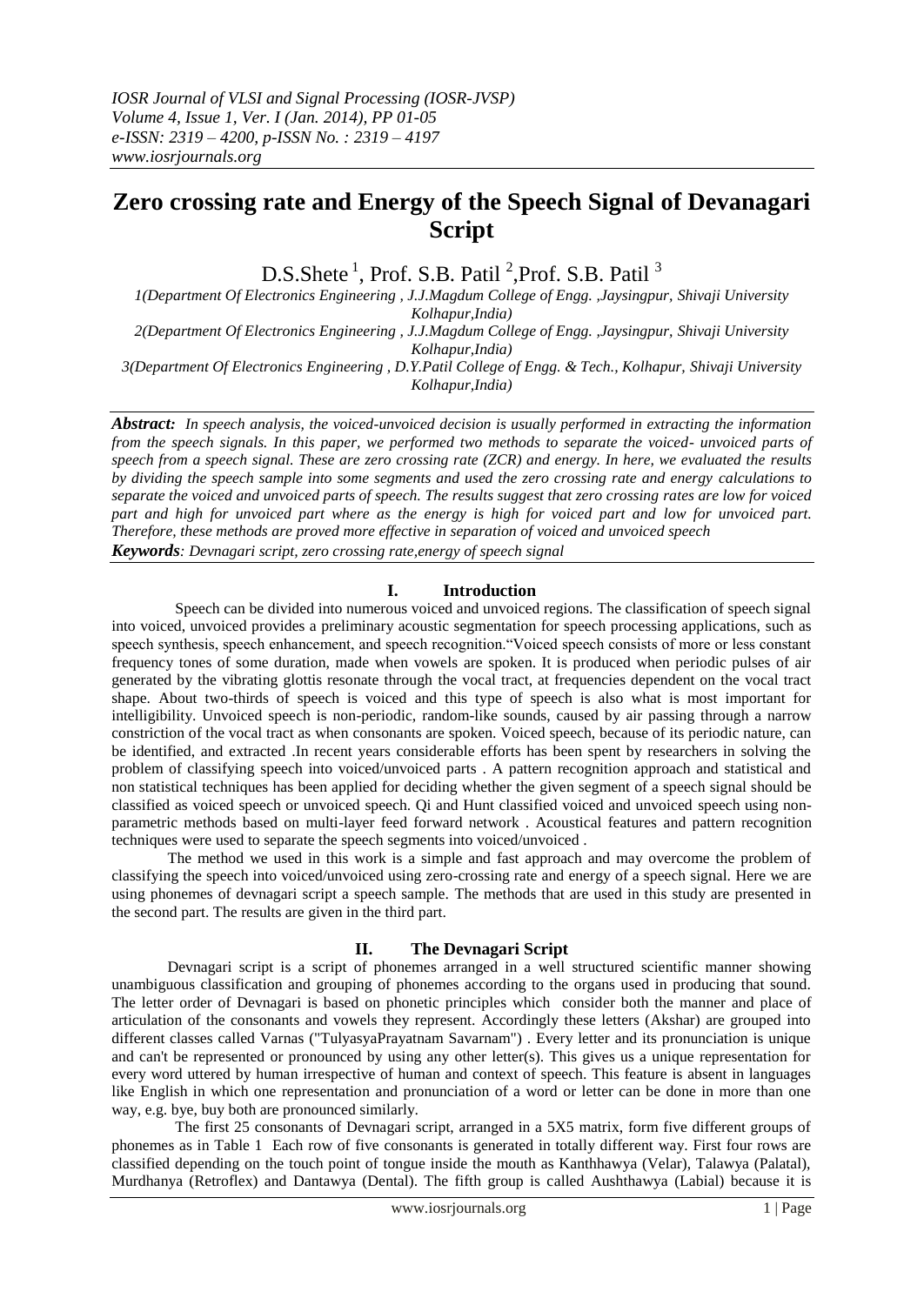generated using lips only. The elements in a single row are generated using the same organs but varying the time period of touch and pressure at the same or near the touch point of group.Different phonemes in these varnas are Shown in following Table 1.

|             | Class variant |      |        |      |                 |  |
|-------------|---------------|------|--------|------|-----------------|--|
| Phone class | Non-voiced    |      | voiced |      | Nasal           |  |
| Kanthwya    | ka            | kha  | ga     | gha  | nga             |  |
| Talwaya     | cha           | chha | ia     | iha  | nja             |  |
| Murdhanya   | ta            | tha  | da     | Dha^ | na <sup>^</sup> |  |
| Dantawya    | ta            | tha  | da     | dha* | na*             |  |
| Aushthawya  | pa            | pha  | ba     | ma   | ma              |  |

Table 1 Phonemes of Devnagari script

## **III. Present work**

 The objective of work is to determine zero crossing rate and energy calculation of Devnagari speech sample. Depending upon the ZCR and energy ,we determine whether the segment is voiced or unvoiced.The steps used in the present work system are discussed below.

## **3.1 Input Acquisation**

 After capturing the speech by using microphone the speech data is saved in .wav files. For that purpose window XP sound recorder is used. We are using complete list of Devnagari alphabets uttered by 10 different persons (5 females + 5 males) in normal daily use rooms at 8 kHz with 8 bits per sample.The work being focused mostly on calculating zero crossing rate and energy calculation of speech sample.

## **3.2 The Speech Utterance (Data Collection)**

 The source of data is a database consisting of 25 characters taken from 5 phone classes and spoken 10 times by 10 speakers; those are 5 males and 5 females of various ages.The data, which is speaker dependent, will be used for further processing.. These characters are recorded by Windows XP sound recorder with sampling rate 8 kHz, 8-bit and mono is used to record the utterance.

## **IV. Method**

 In our design, we combined zero crossings rate and energy calculation. Zero-crossing rate is an important parameter for voiced/unvoiced classification. It is also often used as a part of the front-end processing in automatic speech recognition system. The zero crossing count is an indicator of the frequency at which the energy is concentrated in the signal spectrum. Voiced speech is produced because of excitation of vocal tract by the periodic flow of air at the glottis and usually shows a low zero-crossing count], whereas the unvoiced speech is produced by the constriction of the vocal tract narrow enough to cause turbulent airflow which results in noise and shows high zero-crossing count. Energy of a speech is another parameter for classifying the oiced/unvoiced parts The voiced part of the speech has high energy because of its periodicity and the unvoiced part of speech has low energy.

## **4.1. Zero-Crossings Rate**

 In the context of discrete-time signals, a zero crossing is said to occur if successive samples have different algebraic signs. The rate at which zero crossings occur is a simple measure of the frequency content of a signal. Zero-crossing rate is a measure of number of times in a given time interval/frame that the amplitude of the speech signals passes through a value of zero, Fig 1. Speech signals are broadband signals and interpretation of average zero-crossing rate is therefore much less precise However, rough estimates of spectral properties can be obtained using a representation based on the shorttime average zero-crossing rate .



Fig. 1: Definition of zero-crossings rate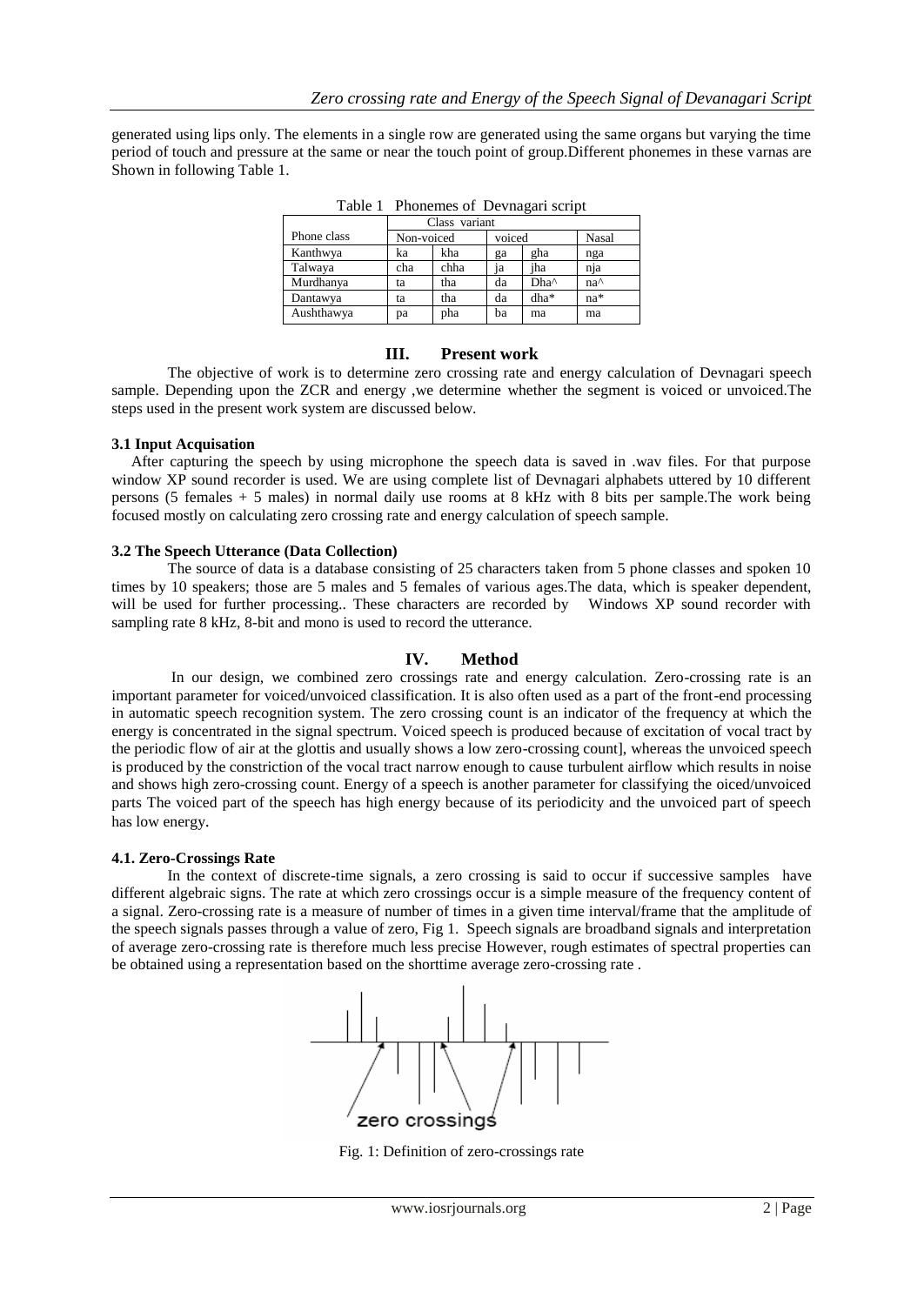A definition for zero-crossings rate is:

 $Zn = \sum_{n=1}^{\infty}$  $\left[ \text{sgn}[x(m)] - \text{sgn}[x(m-1)] \right] \left[ w(n-m) \right]$  (1) m=-∞ where  $sgn[x(n)] = 1$   $x(n) \ge 0$  $=-1$   $x(n) < 0$ 

And  $w(n)$  is the windowing function with a window size of N samples

 $W = 1/2N$  0≤n≤N-1  $= 0$  otherwise

The analysis for classifying the voiced/unvoiced parts of speech has been illustrated in the flow chart in Fig.2



## **4.2 Energy of the Discrete Speech Signal**

 The amplitude of unvoiced segments is noticeably lower than that of the voiced segments. The shorttime energy of speech signals reflects the amplitude variation. In a typical speech signal we can see that its certain properties considerably changes with time.For example, we can observe a significant variation in the peak amplitude of the signal and a considerable variation of fundamental frequency within voiced regions in a speech signal. These facts suggest that simple time domain processing techniques should be capable of providing useful information of signal features, such as intensity, excitation mode, pitch, and possibly even vocal tract parameters, such as formant frequencies. Most of the short time processing techniques that give time domain features (Qn), can be mathematically represented as

$$
Qn = \sum_{m = -\infty}^{\infty} T[x(m)]w(n-m)
$$
 (2)

where  $T[\cdot]$  is the transformation matrix which may be either linear or nonlinear,  $X(m)$  represents the data sequence and W(n-m) represents a limited time window sequence. The energy of the discrete time signal is defined as

$$
E = \sum_{m = -\infty}^{\infty} X^2(m)
$$
 (3)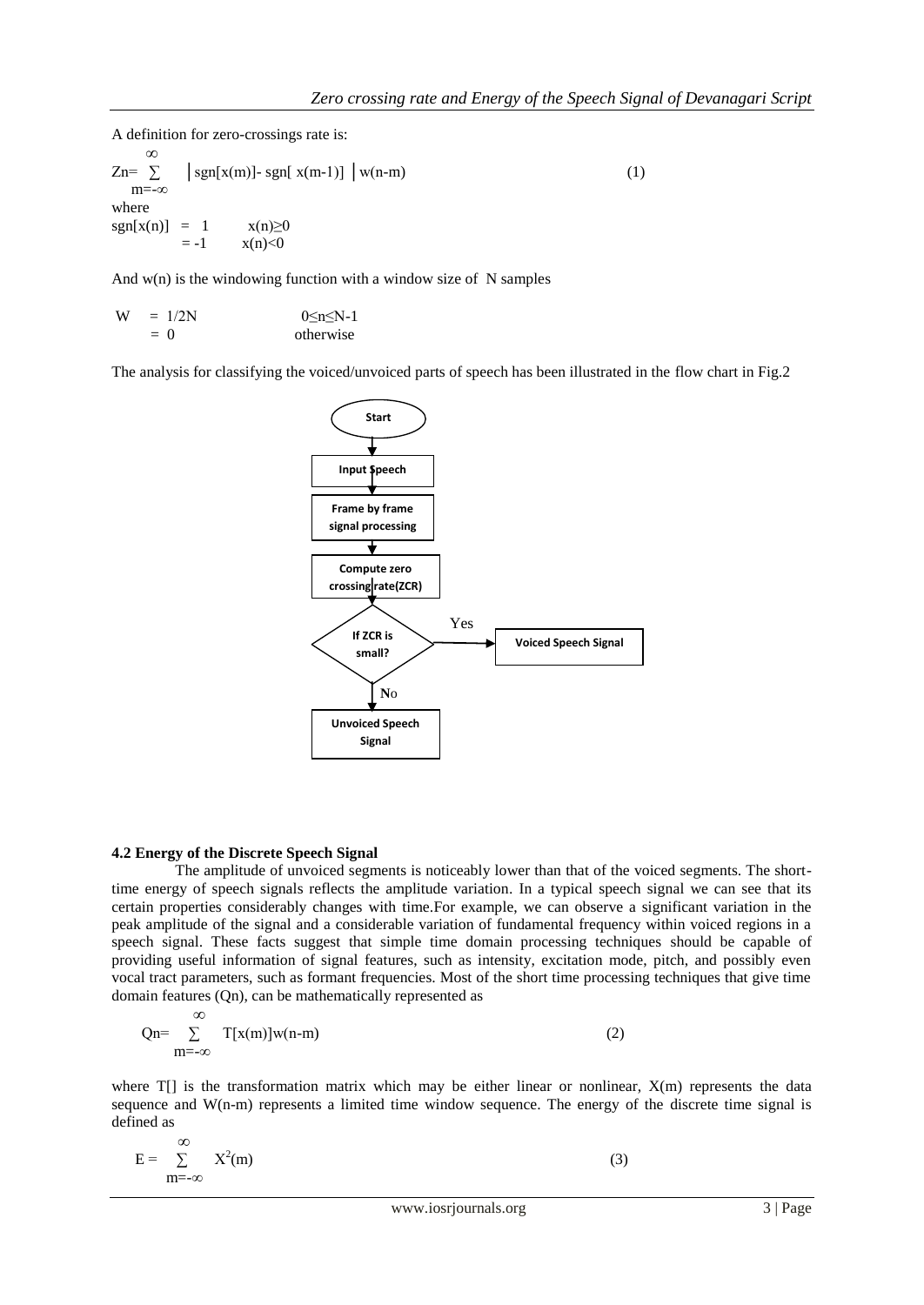Such a quantity has little meaning or utility for speech since it gives little information about time dependent properties of speech signal. We have observed that the amplitude of the speech signal varies appreciably with time. In particular, the amplitude of the unvoiced segment is generally much lower than amplitude of the voiced segment. The short time energy of the speech signal provides a convenient representation that reflects the amplitude variation and can be defined as

$$
En = \sum_{m = -\infty}^{\infty} [x(m)W(n-m)]^2
$$
 (4)

The major significance of *En* is that it provides a basis for distinguishing voiced speech segment from unvoiced speech segment. It can be seen that the value of *En* for the unvoiced segments are significantly smaller than voiced segments. The energy function can also be used to locate approximately the time at which voiced speech become unvoiced speech and vice versa, and for high quality speech (high signal to noise ratio) the energy can be used to distinguish speech from silence. In voiced speech the short-time energy values are much higher than in unvoiced speech , which has a higher zero crossing rate. The above discussion cites the importance of energy function (*En*) for speech analysis purpose.

## **V. Results**

 MATLAB 7..3 is used for our calculations. We chose MATLAB as our programming environment as it offers many advantages. It contains a variety of signal processing and statistical tools, which help users in generating a variety of signals and plotting them. MATLAB excels at numerical computations, especially when dealing with vectors or matrices of data.One of the speech signal used in this study is given with Fig.6. Proposed voiced/unvoiced classification algorithm uses short-time zero-crossings rate and energy of the speech signal. The results of voiced/unvoiced decision using our model are presented in Table2.

 In the frame-by-frame processing stage, the speech signal is segmented into a non-overlapping frame of samples. It is processed into frame by frame until the entire speech signal is covered. Table 2 includes the voiced/unvoiced decisions for phoneme "ka." It has 3600 samples with 8000Hz sampling rate. At the beginning, we set the frame size as 100 samples. For every 100 samples we calculate zero crossing rate and energy of speech signal.